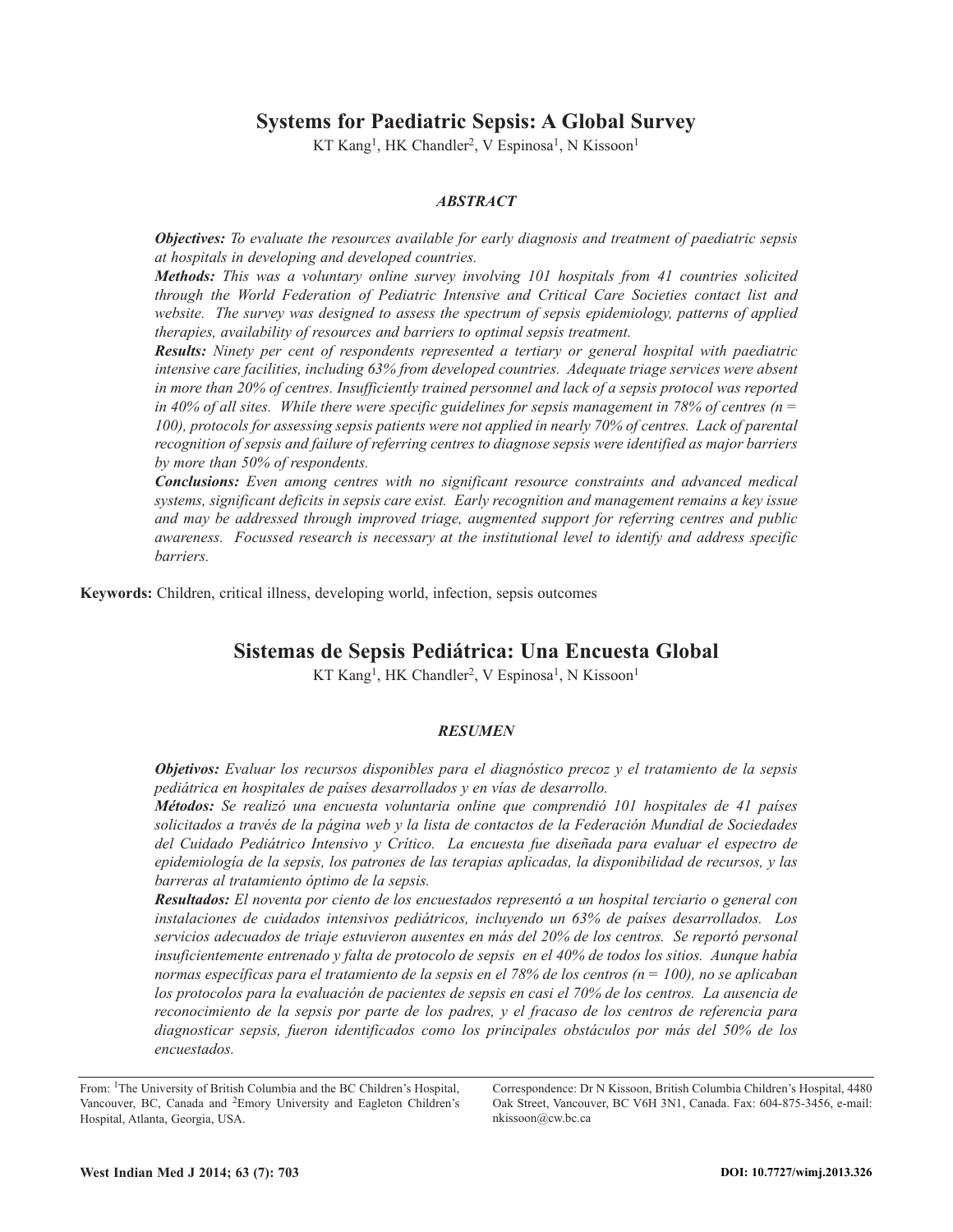*Conclusiones: Incluso entre los centros sin limitaciones significativas de recursos y sistemas médicos avanzados, existen déficits significativos en el cuidado de la sepsis. El reconocimiento y tratamiento temprano sigue siendo una cuestión clave, y puede resolverse mejorando el triaje, dando mayor apoyo a los centros de referencia, y aumentado la conciencia pública. Se necesita realizar investigaciones a nivel institucional, encaminadas a identificar y abordar las barreras específicas.*

**Palabras claves:** Niños, enfermedad crítica, mundo en desarrollo, infección, resultados de la sepsis

#### **West Indian Med J 2014; 63 (7): 704**

# **INTRODUCTION**

Severe sepsis and septic shock is the final common pathway and one of the leading causes of global childhood mortality (1, 2). Poor clinical outcomes are related to many factors including patient factors such as malnutrition, lack of readily available resources to appropriately triage, diagnose and treat sepsis, and suboptimal adherence to specific sepsis management guidelines (3–9). Even as evidence-based protocols directed at managing sepsis in resource dense and resource poor environments have emerged, the promise of reduced mortality has been difficult to realize (10–14). Efforts to improve outcomes such as nutrition, immunization and sanitation programmes have resulted in a decrease in the incidence of bacterial sepsis; however, in-hospital mortality has remained high with no significant reductions in more than a decade (12).

Specific programmes designed to improve triage processes and sepsis recognition and adherence to goal-directed care have improved outcomes at individual institutions in both resource rich and poor environments (14–17). At a global level, however, priority areas for research and intervention have not been systematically described. There is a need to identify common barriers as a basis for developing effective, scalable interventions that focus on the areas with the greatest potential impact.

This study is a global survey of paediatric institutions designed to evaluate the systems and barriers to optimal sepsis care. The objective of this survey is to assess the existing resources and procedures available for early diagnosis and treatment of paediatric sepsis at hospitals in developing and developed countries. This information is paramount for identification of key areas for future research and institutional support.

# **MATERIALS AND METHODS**

This study was approved by the Institutional Review Board at British Columbia Children's Hospital and the University of British Columbia. An online survey was developed to assess the spectrum of sepsis diagnosis and care, including epidemiology, barriers to sepsis therapy, acute care and emergency management facilities, inpatient facilities including intensive care facilities, access to and use of intravenous fluids and medications, and laboratory resources. This survey was based on standards derived from the World Health Organization (WHO) Pocket Book of Hospital Care for

Children (18), and other relevant WHO materials and is consistent with national standards and guidelines, such as guidelines developed by the international sepsis initiative of the World Federation of Pediatric Intensive and Critical Care Societies [WFPICCS] (11) and the Pocket Book. The survey was modified to specifically address the recognition and management of sepsis. It was not designed to represent findings specifically from developed or developing countries, or high-income or low-income countries.

# **Data collection**

Information to access the online survey system was distributed *via* e-mail to all contacts on the WFPICCS sepsis ambassadors contact list. This is a list of individuals worldwide who are experts in the field of sepsis in children and those who have expressed an interest in issues related to sepsis (http://www.wfpiccs.org/projects/sepsis-initiative/). It is meant to be inclusive of anyone willing to participate and be listed as an ambassador on the web-based global sepsis initiative. The information to participate in this survey was also posted on the WFPICCS website. The survey invitation was open to all centres, regardless of WFPICCS membership. The survey was available in English language only.

A survey administrator was responsible for providing anonymous verification codes to interested centres, which were used to access the survey. Survey data were collected and managed using REDCap electronic data capture tools hosted at British Columbia Children's Hospital (19). When two or more people reported for the same centre, only the most complete survey was used and the others were discarded.

### **Statistical analysis**

Only surveys with responses for at least 80% of items were considered complete and were included in the analysis. N values correspond to the total number of submitted responses for a particular item. Values are reported as the median or median (range). For categorical responses, frequencies are reported.

# **RESULTS**

There were 101 surveys included in the analysis, originating from 41 countries on six continents, with 37% from developing countries. High-income and low-income countries represented 48% and 3%, respectively (Table 1).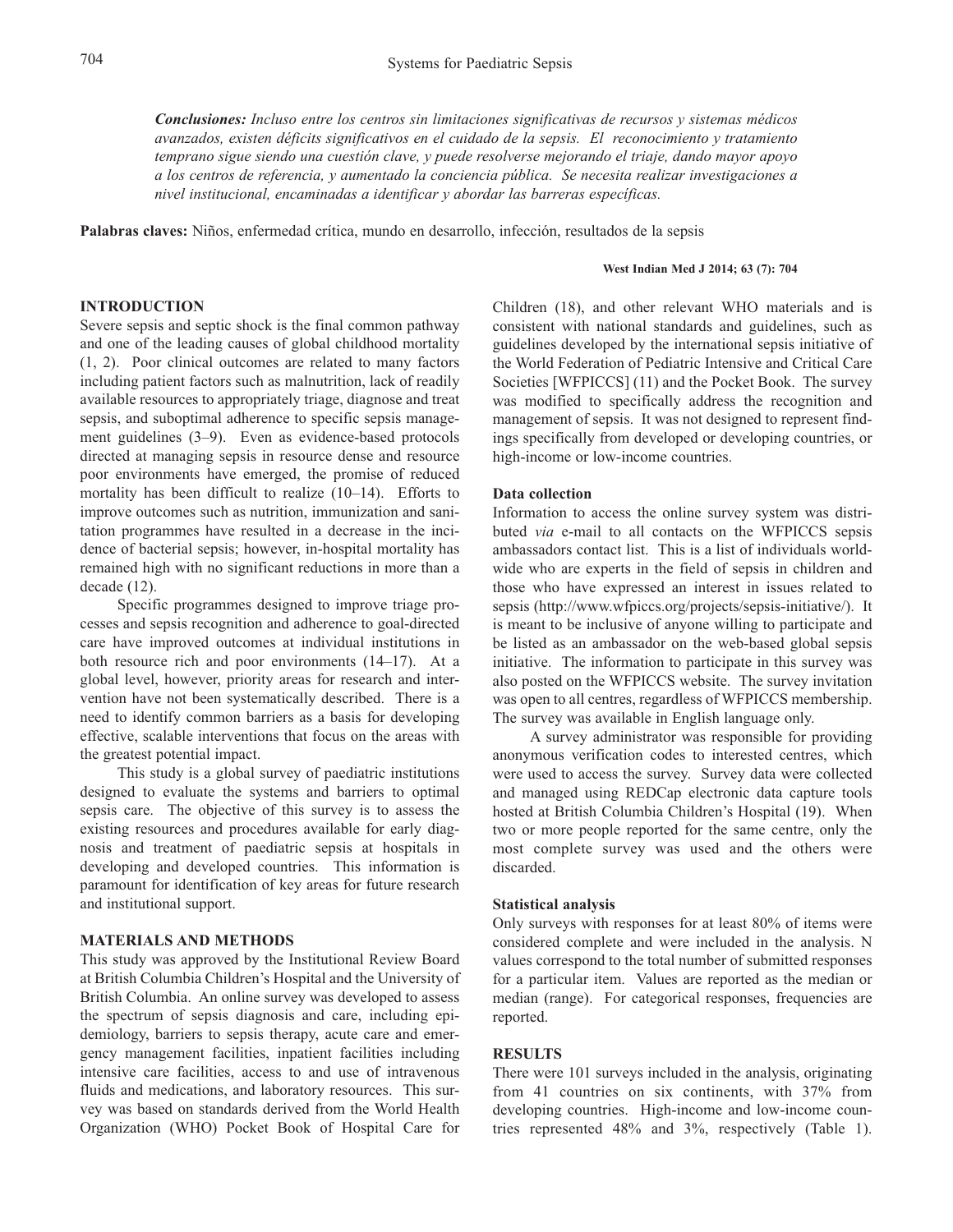| <b>Income status</b>       | Human<br>development<br>index score | <b>Income status</b>       | Human<br>development<br>index score |
|----------------------------|-------------------------------------|----------------------------|-------------------------------------|
| <b>High income</b>         |                                     | <b>Upper middle income</b> |                                     |
| (\$12 616 or more)         |                                     | (\$4086 to \$12 615)       |                                     |
| Australia                  | 0.938                               | Algeria                    | 0.713                               |
| Belgium                    | 0.897                               | Argentina                  | 0.811                               |
| Canada                     | 0.911                               | <b>Brazil</b>              | 0.730                               |
| Chile                      | 0.819                               | China                      | 0.699                               |
| Czech Republic             | 0.873                               | Colombia                   | 0.719                               |
| Estonia                    | 0.846                               | Costa Rica                 | 0.773                               |
| France                     | 0.893                               | Cuba                       | 0.780                               |
| Germany                    | 0.920                               | Ecuador                    | 0.724                               |
| Italy                      | 0.881                               | Iran                       | 0.742                               |
| Japan                      | 0.912                               | Mexico                     | 0.775                               |
| Lithuania                  | 0.818                               | Peru                       | 0.741                               |
| Saudi Arabia               | 0.782                               | Romania                    | 0.786                               |
| Singapore                  | 0.895                               | South Africa               | 0.629                               |
| Spain                      | 0.885                               | Turkey                     | 0.722                               |
| Switzerland                | 0.913                               |                            |                                     |
| United Kingdom             | 0.875                               |                            |                                     |
| <b>United States</b>       | 0.937                               |                            |                                     |
| Uruguay                    | 0.792                               |                            |                                     |
| <b>Lower middle income</b> |                                     | <b>Low income</b>          |                                     |
| (\$1036 to \$4085)         |                                     | $(S1035 \text{ or } less)$ |                                     |
| India                      | 0.554                               | Malawi                     | 0.418                               |
| Indonesia                  | 0.629                               | Rwanda                     | 0.434                               |
| Philippines                | 0.654                               | Uganda                     | 0.456                               |

Table 1: Countries by income status (based on gross national income per capita) and human development index score

Tertiary care children's or general hospital facilities accounted for 90%. Private hospitals accounted for 15%. There was a wide range in the number of patient visits in a year (range 6 to 1 600 000), inpatient admissions (range 20 to 290 000) and paediatric specialists per centre (range 1 to 400). Median values for the youngest and oldest patients at each centre were birth (range: birth to 1 year,  $n = 98$ ) and 16 years (range: 4 to 25 years,  $n = 100$ ). Median of patients evaluated for sepsis in emergency department was 245 (range 5 to 60 000) and inpatients admitted with sepsis as the primary diagnosis was 150 (range 0 to 8 400).

# **Barriers to sepsis therapy**

Each centre reported perceived barriers to sepsis therapy. The most common barriers included deficits in parental ability to recognize the signs of sepsis and failure to diagnose sepsis by clinicians at referring facilities, which were each reported in 50% of all sites (Table 2). Insufficiently trained personnel and lack of a sepsis protocol was reported in 40% of all sites. Lack of access to medical equipment and interventions including vascular access, crystalloid resuscitation and/or antibiotics were the least prevalent.

### **Emergency department facilities and triage functions**

An emergency area for assessment and management of acutely sick children was present in  $92.1\%$  (n = 101) of Table 2: Barriers to effective sepsis care

| <b>Barrier</b>                                        | Centres $(\% )$ |  |
|-------------------------------------------------------|-----------------|--|
| Deficits in parental education                        | 50              |  |
| Access to healthcare services                         | 35              |  |
| Lack of medical equipment resources                   | 26              |  |
| Lack of vascular access and crystalloid resuscitation | 15              |  |
| Lack of antibiotics                                   | 9               |  |
| Failure to diagnose by referring facilities           | 50              |  |
| Insufficient trained hospital personnel               | 42              |  |
| No defined protocol for managing paediatric sepsis    | 38              |  |
| Long triage waiting times                             | 35              |  |

centres, with nearly all centres open at night  $(96\%, n = 95)$ and on weekends (99%,  $n = 94$ ). In terms of specific paediatric care,  $90.4\%$  (n = 94) had a paediatric area separate from the adult area that is open for a median 24 hours per day  $(n = 81)$ .

While  $81\%$  (n = 101) of centres had a system for prioritizing sick children, medical personnel at  $79\%$  (n = 98) had specific triage training and only 79% ( $n = 97$ ) indicated that children with suspected sepsis actually receive priority. Nurses were most commonly responsible for performing triage assessments (47%,  $n = 101$ ). The median time to triage was 10 minutes (range: 0 to 120 minutes,  $n = 68$ ). Guidelines used for prioritization include Integrated Management of Childhood Illness (22 centres), Emergency Triage Assess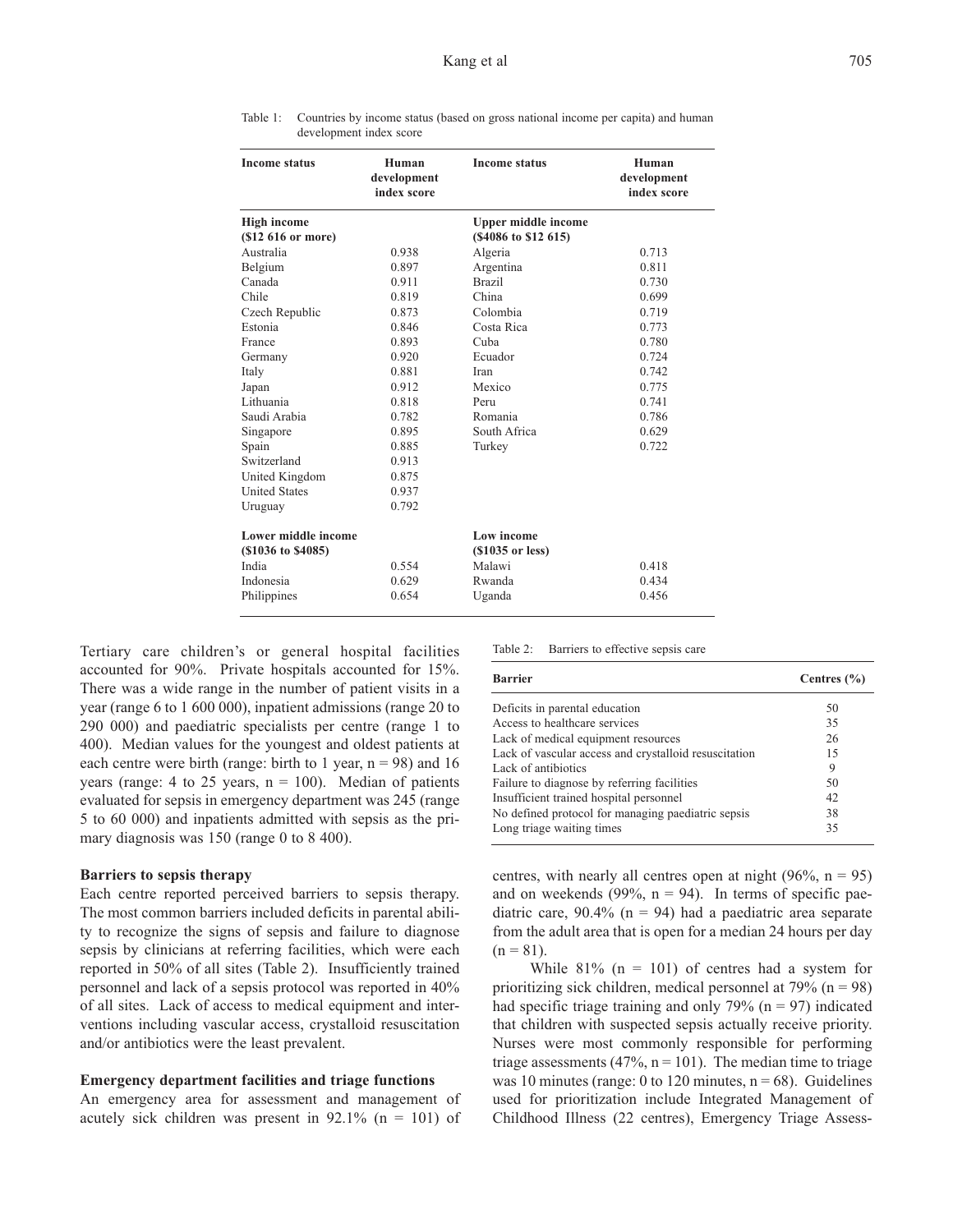ment and Treatment (32 centres), Advanced Pediatric Life Support (48 centres), and American College of Critical Care Medicine/Pediatric Advanced Life Support (49 centres).

#### **Initial resuscitation and management**

When asked to describe the typical course of a paediatric patient with suspected sepsis, marked variation existed between centres (Table 3). There were specific guidelines for

Table 3: Self-reported priority actions for patients with suspected sepsis

the remaining centres, these interventions typically occurred after initial resuscitation.

# **Inpatient care facilities and functions**

A paediatric intensive care setting was available at  $90\%$  (n = 99) of all centres with  $95\%$  (n = 97) of centres having a physician on call for 24 hours. Paediatric residents (58%), specialists  $(30\%)$  and to a lesser extent, nurses  $(10\%)$ , were

| Action                        | Typical time necessary to achieve action |                                                                        |    |                          |  |
|-------------------------------|------------------------------------------|------------------------------------------------------------------------|----|--------------------------|--|
|                               | $\leq 1$ hour $(\% )$                    | $> 1$ hour $\left(\frac{9}{0}\right)$ Never $\left(\frac{9}{0}\right)$ |    | <b>Unreported</b><br>(%) |  |
| Vascular access               | 88                                       |                                                                        |    |                          |  |
| Crystalloid bolus             | 95                                       |                                                                        |    |                          |  |
| Antibiotics                   | 90                                       | 9                                                                      |    |                          |  |
| Central line                  | 41                                       | 32                                                                     | 26 |                          |  |
| Arterial line                 | 35                                       | 31                                                                     | 32 |                          |  |
| Blood cultures                | 87                                       | 10                                                                     | 2  |                          |  |
| Chest X-ray                   | 78                                       | 16                                                                     | 3  |                          |  |
| Blood gas                     | 84                                       | 6                                                                      | 10 |                          |  |
| Review by attending physician | 87                                       | 11                                                                     | 2  |                          |  |

sepsis management in 78% of centres ( $n = 100$ ). Patients with suspected sepsis were usually seen first by residents (46%) or paediatric specialists (26%,  $n = 101$ ). The median time from triage to physician assessment was 18 minutes (range: 0 to 360 minutes,  $n = 64$ ). Severity of illness was determined using physical examination alone in 61%, institutional protocol in 21%, and Integrated Management of Childhood Illness or Emergency Triage Assessment and Treatment algorithm in 10%.

Vascular access and crystalloid bolus administration was achieved within 15 minutes for 69% and 60% of centres, respectively  $(n = 101)$ . However, across all centres, a median 50% (range: 0%**–**100%, n = 92) of patients with sepsis received intravenous fluid resuscitation according to the American College of Critical Care Medicine/Pediatric Advanced Life Support guidelines. Nurses were most commonly responsible for achieving vascular access and administering crystalloid boluses (41%,  $n = 100$  and 47%, n  $= 101$ , respectively).

Antibiotics were administered within the first hour at 90% of centres ( $n = 101$ ). Choice of antibiotic therapies was governed by paediatric specialists in 49% and residents in  $46\%$  (n = 100). Ceftriaxone was commonly used for treatment of sepsis in 84% of centres, followed by vancomycin in 43%, gentamicin in 30% and ampicillin in 28%. Other antibiotics were rarely used.

More than 80% of centres reported completing tasks such as blood cultures, blood gases and chest X-rays within the first hour of care. Although blood cultures were reportedly attained in 100% of patients ( $n = 98$ ), only 37% of cultures yielded an isolate useful for patient management.

Central and arterial line placements were not typical for management of suspected sepsis in 30–40% of centres. In responsible for receiving new patients on the ward. Similarly, paediatric residents (50%) and specialists (43%) are considered the frontline care-providers  $(n = 99)$ . Equipment for monitoring such as cardiac monitors and pulse oximeters were available in all centres  $(n = 101)$ .

Meeting the goals of sepsis therapy typically depended on improvements in blood pressure (95%,  $n = 97$ ), peripheral perfusion (100%,  $n = 97$ ), mental status (95%,  $n = 98$ ), urine output (99%,  $n = 98$ ) and serum markers such as lactate and mixed venous oxygen saturation (85%,  $n = 100$ ). Patients who deteriorated in the emergency department were transferred to an alternate area in  $75\%$  of centres (n = 101). For those centres, 95% of transfers for these patients were to a paediatric intensive care unit. Only  $32\%$  of centres (n = 99) indicated that transfer notes are part of routine care for patients who change hospital areas.

## **Resource availability**

Key resources for sepsis care in the acute care/emergency area and the paediatric ward, including equipment, medications and laboratory tests, were widely available among survey respondents (Table 4). Few items (*ie* central venous catheters, arterial catheters, and blood gas machines) had limited availability. Among antimicrobial medications, common empiric therapies for suspected bacterial sepsis, such as ceftriaxone, were almost universally present. The least commonly available medications were anti-malarial drugs such as coartemesin, which is expected given the prevalence of survey respondents from non-endemic areas.

# **Sepsis characteristics**

All centres reported which infectious pathogens were most responsible for childhood deaths due to sepsis. Gram-nega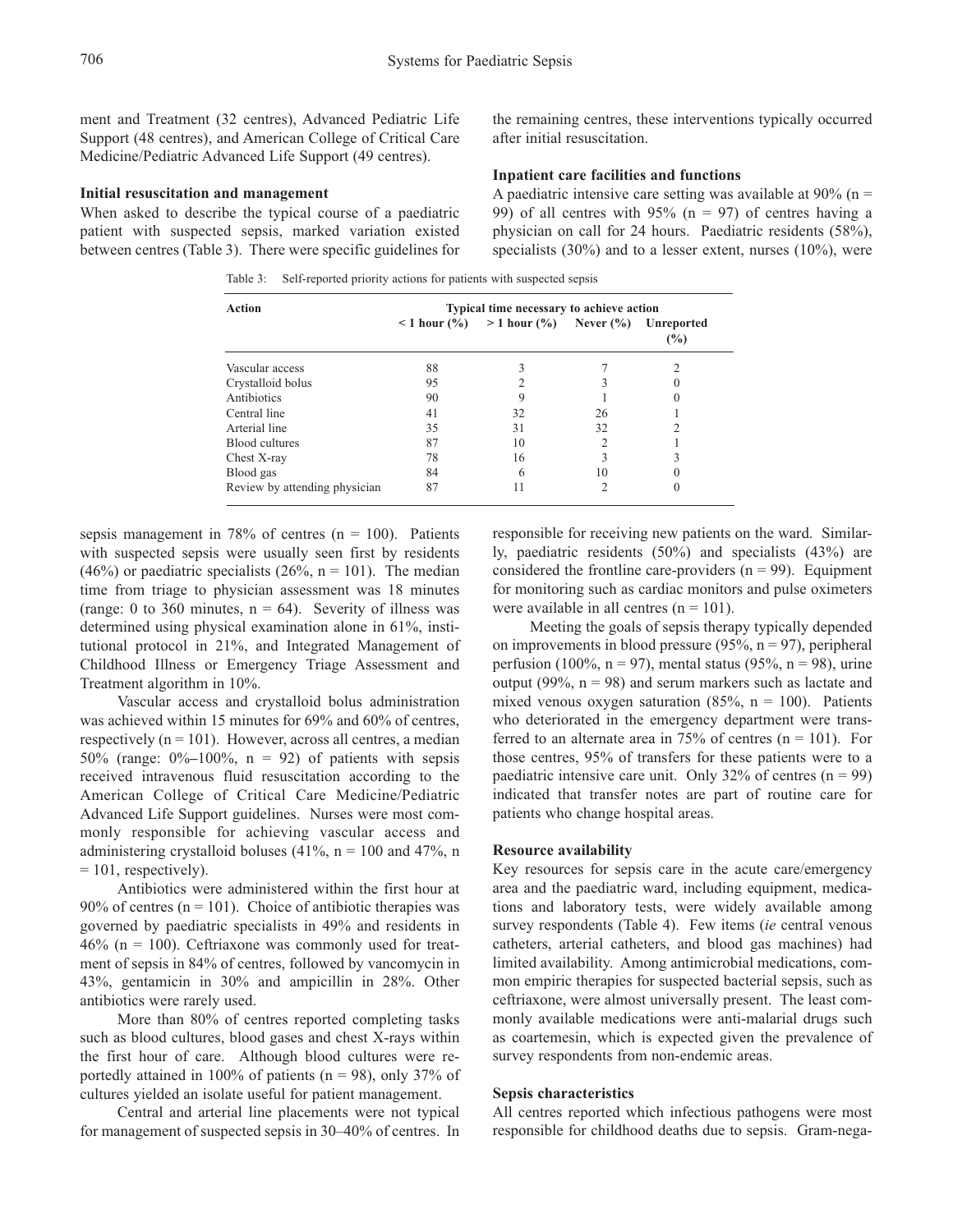Table 4: Availability of key medical equipment, medications and laboratory tests

| <b>General equipment</b>                           | Emergency area $(\% )$ | Paediatric ward (%) |
|----------------------------------------------------|------------------------|---------------------|
| Guidelines for the management of paediatric sepsis | 92                     | 87                  |
| Weighing machines                                  | 94                     | 95                  |
| Airway management and respiratory support          |                        |                     |
| Suction machines                                   | 100                    | 98                  |
| Ambu bags and masks                                | 100                    | 98                  |
| Oxygen source                                      | 98                     | 97                  |
| Facemask                                           | 98                     | 97                  |
| Laryngoscope and endotracheal tubes                | 99                     | 88                  |
| Mechanical ventilator                              | 88                     | 42                  |
| Intravenous access and fluid resuscitation         |                        |                     |
| Intravenous administration sets                    | 100                    | 100                 |
| Infusion pumps                                     | 91                     | 97                  |
| Central line kits                                  | 78                     | 57<br>45            |
| Arterial line kits                                 | 75                     |                     |
| Normal saline                                      | 100                    | 100                 |
| Monitoring and laboratory testing                  |                        |                     |
| Dextrose stix and glucometer                       | 98                     | 94                  |
| Blood gas machine                                  | 73                     | 40                  |
| Pulse oximeter                                     | 100                    | 97                  |
| Cardiac monitoring                                 | 97                     | 82                  |
| Portable chest radiograph                          | 94                     | 77                  |
| <b>Antimicrobials</b>                              |                        |                     |
| Ceftriaxone                                        | 92                     | 92                  |
| Ampicillin                                         | 88                     | 90                  |
| Vancomycin                                         | 80                     | 82                  |
| Gentamicin                                         | 88                     | 90                  |
| Coartemesin                                        | 19                     | 26                  |
| <b>Inotropes</b>                                   |                        |                     |
| Epinephrine                                        | 99                     | 94                  |
| Dopamine                                           | 91                     | 67                  |

tive bacilli were identified by the greatest number of centres as responsible for 75% ( $n = 101$ ) of childhood deaths due to sepsis. Malnutrition represented a common comorbidity in 44% of centres ( $n = 98$ ) and tuberculosis in 9% ( $n = 94$ ). Overall, 50% of centres indicated a diverse list of other common co-morbidities, including immune deficiency secondary to HIV infection, immune suppression due to iatrogenic causes, congenital heart disease and underlying neurodevelopmental disorders.

#### **Differences between developed and developing countries**

In subgroup analyses, there was no difference between high and low income countries for any survey item.

# **DISCUSSION**

This study provides baseline information from hospitals in more than 40 countries regarding the available systems for identifying and managing paediatric sepsis. Our data suggest that adequate human resources, knowledge of advanced training courses and appropriate laboratory facilities were available in nearly all centres, with no differences in subgroup analyses that compared survey parameters for highand low-income countries.

These results were unexpected. Previous studies suggest that country income group and development status is strongly associated with disparities in health workforce, infrastructure and access to essential medicines (3−5, 18). Resource and capacity limitations in low-income countries are commonly identified as a challenge to improving health outcomes where sepsis is implicated as the most common cause of childhood mortality (12).

Our findings likely reflect selection bias: survey participation was voluntarily solicited online *via* the WFPICCS membership list, thereby focussing on a group of paediatric institutions that are motivated to participate in international research, have sufficient resources for Internet access, and subscribe to a global community of practice. Because this was an open survey, our results are not a representative sample of global paediatric centres. Indeed, participants comprised predominantly referral level facilities, even among respondents from the low-income group. Additionally, the survey was administered only in the English language and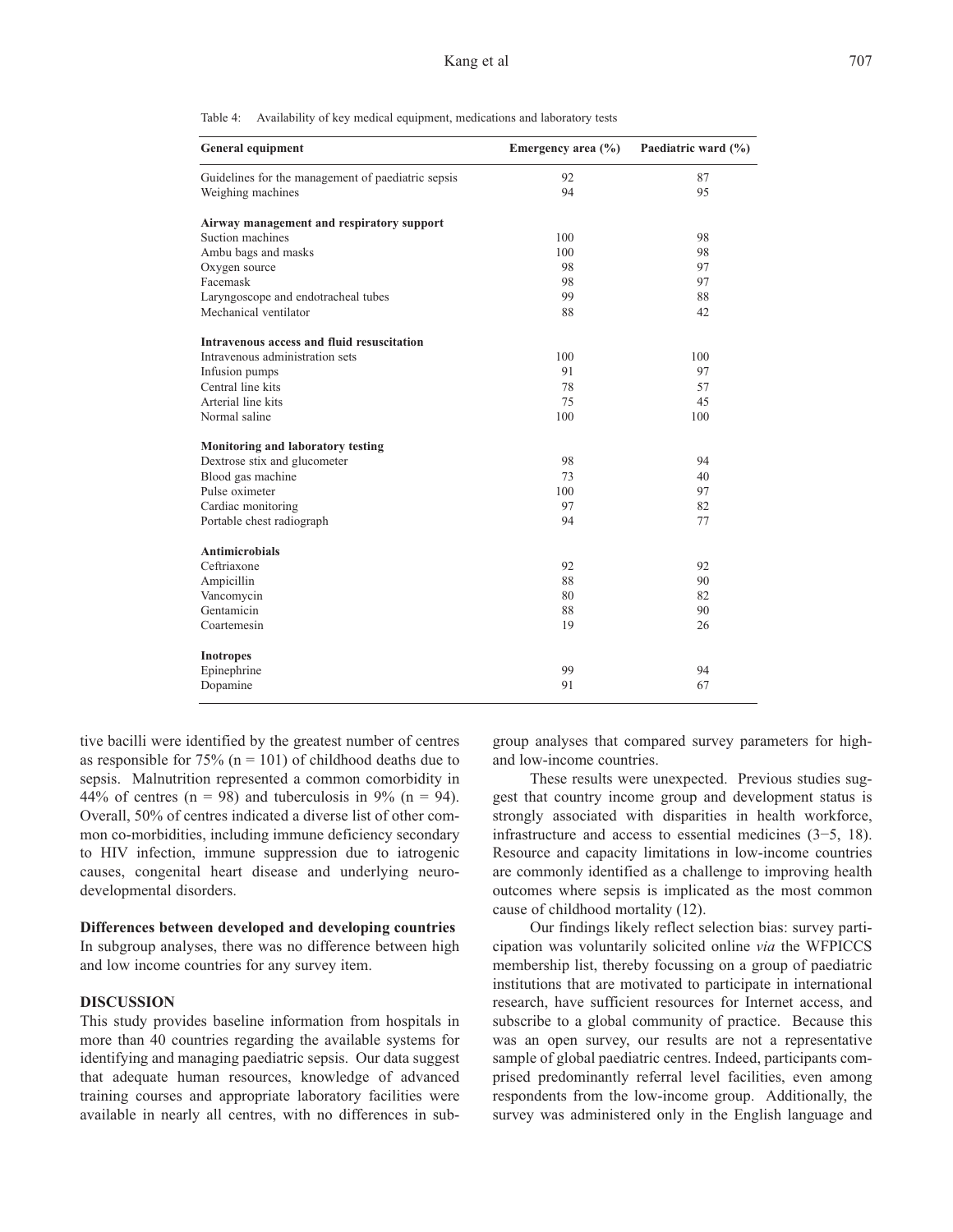may have precluded full participation. Taken together, our sample likely represents paediatric institutions with better resources and hence may give a more optimistic indication of available resources in the developing world.

Our sample shows that the availability of guidelines and resources alone does not guarantee optimal sepsis care. Even as standardized approaches to sepsis become more pervasive, many hospitals in high- and low-income countries struggle to integrate global learning on sepsis and comply with established protocols. Virtually all centres in our study indicated deficiencies in multiple areas. We found a low prevalence of appropriate triage, systematized severity assessments and specific protocols for sepsis treatment, even though each of these interventions is included in major published guidelines for sepsis recognition and management (10, 11). We expected that the prevalence of these foundational elements would be higher, especially among a sample that predominantly comprises centres with advanced medical systems. However, there are many barriers to guideline adoption beyond lack of resources, including the perception of restriction of autonomy, biases, lack of familiarity and awareness, lack of outcome expectancy and lack of motivation (20). Our findings are consistent with several studies from the United States of America (USA) showing that even in resource-rich centres, adherence to sepsis guidelines is not achieved for many patients despite a concerted effort by a dedicated team (16, 17, 21). Together, these data suggest that addressing cultural barriers such as knowledge, behaviour and attitude, in addition to ensuring adequate training and resources, should be key considerations for improving sepsis care.

Solutions for enhancing implementation are not universal; because cultural barriers are local impediments, what works in one setting will not necessarily work at another. Each institution, therefore, requires investigation of weaknesses specific to its environment. These institutions are worthy of further examination. There is increasing evidence to suggest that understanding epidemiologic and health systems data at the local level has a vital role in pushing toward improved health outcomes, including those set out in the Millennium Development Goals (22). Interventions should be developed and adapted to the local context in terms of physical and human infrastructure, hospital policy and culture, and other organizational barriers (23, 24). Whereas our study identifies some common deficiencies, we emphasize that our findings are hypothesis generating. Independent quality improvement research, including addressing culture and team dynamics, should be part of ongoing sepsis care at every centre. However, shared experiences from similar centres and regions can be beneficial if approached from the perspective of a community of practice whereby lessons learned may be beneficial to others (23, 24).

From an implementation standpoint, our study emphasizes the important finding that there are centres even in low-income settings with the basic systems necessary for good sepsis care. Learning more about how these "model" centres overcome specific structural and cultural barriers in a given national or local context is critical to planning for better services at scale. Similarly, our study emphasizes the need to develop methods to reach and learn more about institutions where systems for sepsis are weak and to explore the possible links between centres that have strong systems and those that do not.

One surprising result in our study was the absence of appropriate triage services in more than 20% of centres. Early recognition and management of sepsis is a key part of sepsis care and delays due to inadequate triage functions are consistently associated with poor outcomes (6−9). Similarly, effective triage is one of several areas where research and troubleshooting can result in striking improvements for patient outcomes with modest investment. At several centres in Malawi, for example, an improved triage system decreased sepsis mortality from 10–18% per week to 6–8% per week (14, 15). Other similar attempts in the USA have improved compliance with sepsis protocols and demonstrated a trend toward mortality benefit (25, 26). The prevalence of inadequate triage and possibility of significant clinical gains associated with triage systems suggest that this may be a useful focus area for additional research.

Another surprising result was the lack of difference in infectious pathogens between developed and developing (high- and low-income) countries. Limited epidemiological data from developing countries show higher rates of certain pathogens, such as nontyphoidal Salmonella (27). We hypothesize that the epidemiologic similarities suggested in our study may reflect limitations in laboratory resources, with the responsible infectious agent in many cases either assumed or unknown. For other diseases, such as HIV/AIDS, stigma associated with disease status may result in under-reporting.

Previous studies show that prompt recognition and treatment in the community confers a significant survival benefit (25, 26, 28). There is limited research regarding the profile of patients who present at peripheral compared to tertiary care sites. Peripheral centres are more likely to be located in under-developed or rural regions, where training resources may be limited and systems to enable rapid triage and treatment of children with sepsis may be suboptimal. Moreover, in many areas, transport systems are rudimentary or nonexistent and hence transport to higher levels of care may not confer any benefit if transport times are prolonged and deterioration during transport cannot be treated. There is a need for intensified efforts to understand sepsis epidemiology, practice dysfunctions and barriers to change at the community hospital level, as well as to support the development of specific training designed to improve peripheral systems for sepsis recognition, treatment, and referral.

The importance of public awareness is another common area for improvement, with 50% of centres indicating lack of parental recognition as a barrier to sepsis care. Parents can be taught to recognize the sensitive signs of sick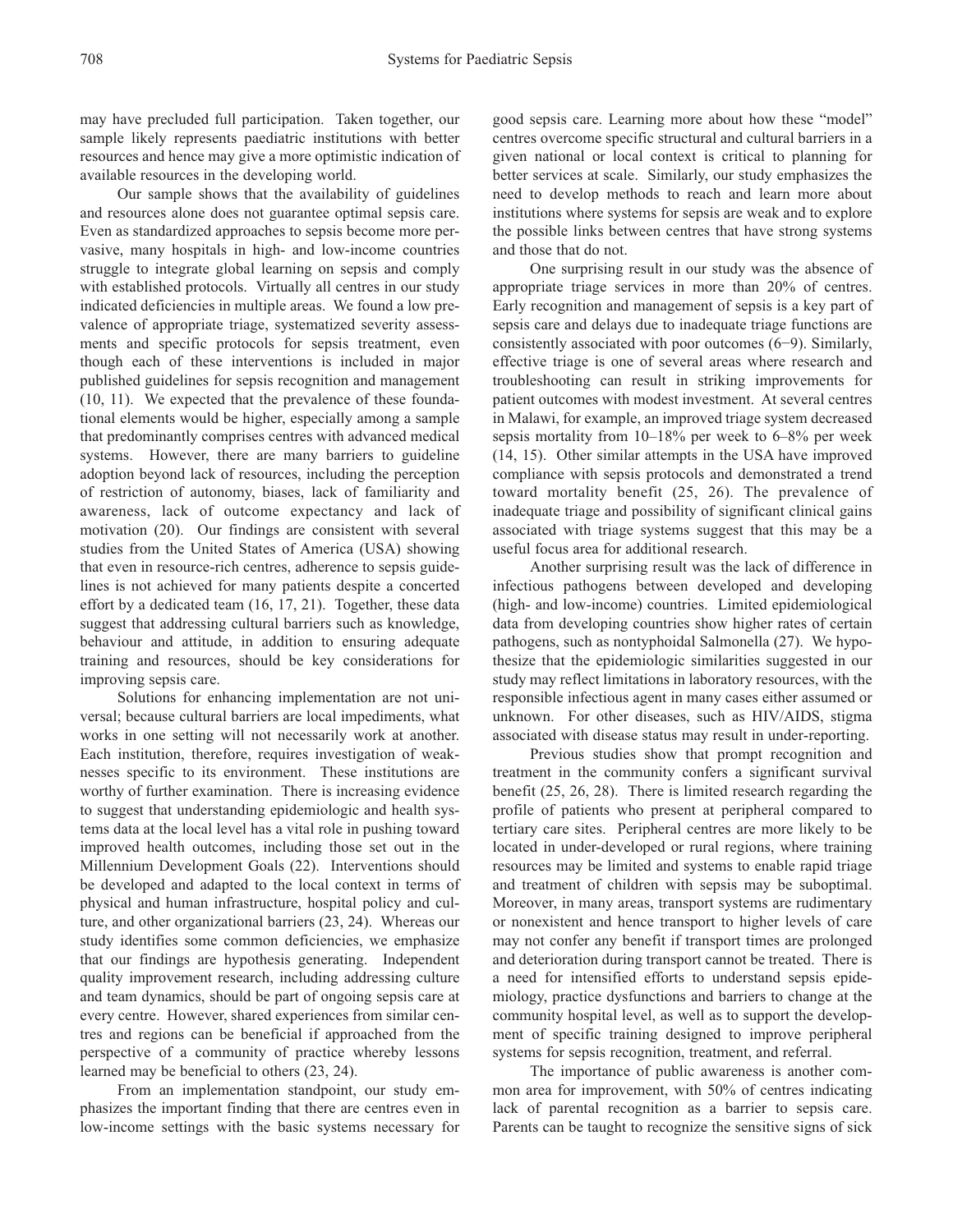children and alert health-workers. In the United Kingdom, researchers from the Paediatric Intensive Care Society and the Meningitis Research Foundation conducted a successful campaign directed at parents to identify early signs of meningococcaemia, including petechiae and purpura (28). This was thought to be an important factor in improving outcomes for children with this condition (29, 30). Work in many developing countries to create distributed primary healthcare networks (using untrained adults as community health-workers) has helped expand the model of teaching laypeople to recognize basic signs of distress in children. In rural India, parents were taught to recognize poor feeding, diarrhoea and apnoea as warning signs. In these circumstances, rural healthcare workers administered intra-muscular and oral antibiotics, resulting in dramatic reductions in mortality (31). Although, there is currently no analogous programme to raise public awareness of sepsis in general, World Sepsis Day, coordinated by the Global Sepsis Alliance, is launching a broad public advocacy campaign to address this issue (32).

In summary, our global survey provides a broad assessment of health systems for paediatric sepsis and emphasizes some of the key barriers to improving outcomes. There are several limitations. The centres involved in this research were solicited from the WFPICCS, so all members had knowledge of the global standard-of-care for paediatric sepsis. This selection also resulted in survey respondents representing primarily tertiary paediatric or general hospitals. Furthermore, the survey was designed to provide an environmental scan, not to measure quality improvement indicators, and additional work is needed to evaluate systems for sepsis from a quality improvement perspective.

# **CONCLUSION**

Paediatric sepsis contributes to a major portion of global childhood mortality. Although there are widely available guidelines for managing sepsis with strong evidence for improved outcomes, our study of 101 centres suggests that there are paediatric centres around the world, including in developing and low-income countries, with the basic resources and systems necessary to deliver good sepsis care. Nevertheless, there are often critical deficiencies. Key themes were the need for better early recognition and management, including a focus on understanding barriers to implementation of standard sepsis guidelines, support for sepsis systems at peripheral hospitals and development of a quality improvement framework at the institutional level.

# **ACKNOWLEDGEMENT**

We thank WFPICCS sepsis ambassadors who participated in the survey.

# **REFERENCES**

1. Black RE, Cousens S, Johnson HL, Lawn JE, Rudan I, Bassani DG et al. Global, regional, and national causes of child mortality in 2008: a systematic analysis. Lancet 2010; **375:** 1969–87.

- 2. Kumar G, Kumar N, Taneja A, Kaleekal T, Tarima S, McGinley E et al. Nationwide trends of severe sepsis in the 21st century (2000– 2007). Chest 2011; **140:** 1223–31.
- 3. Baelani I, Jochberger S, Laimer T, Otieno D, Kabutu J, Wilson I et al. Availability of critical care resources to treat patients with severe sepsis or septic shock in Africa: a self-reported, continent-wide survey of anaesthesia providers. Crit Care 2011; **15:** R10.
- 4. Baelani I, Jochberger S, Laimer T, Rex C, Baker T, Wilson IH et al. Identifying resource needs for sepsis care and guideline implementation in the Democratic Republic of the Congo: a cluster survey of 66 hospitals in four eastern provinces. Middle East J Anesthesiol 2012; **21:** 559–75.
- 5. Phua J, Koh Y, Du B, Tang YQ, Divatia JV, Tan CC et al; MOSAICS Study Group. Management of severe sepsis in patients admitted to Asian intensive care units: prospective cohort study. BMJ 2011; **13: 342:** d3245.
- 6. Daniels R, Nutbeam T, McNamara G, Galvin C. The sepsis six and the severe sepsis resuscitation bundle: a prospective observational cohort study. Emerg Med J 2011; **28:** 507–12.
- 7. Launay E, Gras-Le Guen C, Martinot A, Assathiany R, Blanchais T, Mourdi N et al. Suboptimal care in the initial management of children who died from severe bacterial infection: a population-based confidential inquiry. Pediatr Crit Care Med 2010; **11:** 469–74.
- 8. Ninis N, Phillips C, Bailey L, Pollock JI, Nadel S, Britto J et al. The role of healthcare delivery in the outcome of meningococcal disease in children: case-control study of fatal and non-fatal cases. BMJ 2005; **330:** 1475.
- 9. McIntyre PB, McIntyre CR, Gilmour R, Wang H. A population based study of the impact of corticosteroid therapy and delayed diagnosis on the outcome of childhood pneumococcal meningitis. Arch Dis Child 2005; **90:** 391–6.
- 10. Dellinger R, Levy MM, Rhodes A, Annane D, Gerlach H, Opal SM et al. Surviving Sepsis campaign: international guidelines for management of severe sepsis and septic shock, 2012*.* J Intensive Care Med 2013; **39:** 165–228.
- 11. Kissoon N, Carcillo JA, Espinosa V, Argent A, Devictor D, Madden M et al. World Federation of Pediatric Intensive Care and Critical Care Societies: global sepsis initiative. Pediatr Crit Care Med 2011; **12:** 494– 503.
- 12. Mangia CM, Kissoon N, Branchini OA, Andrade MC, Kopelman BI, Carcillo J. Bacterial sepsis in Brazilian children: a trend analysis from 1992 to 2006. PLoS One 2011; **6:** e14817.
- 13. Dünser MW, Festic E, Dondorp A, Kissoon N, Ganbat T, Kwizera A et al; Global Intensive Care Working Group of European Society of Intensive Care Medicine. Recommendations for sepsis management in resource-limited settings. Intensive Care Med 2012; **38:** 557–74.
- 14. Molyneux E, Ahmad S, Robertson A. Improved triage and emergency care for children reduces inpatient mortality in a resource-constrained setting. Bull World Health Organ 2006; **84:** 314–9.
- 15. Robison JA, Ahmad ZP, Nosek CA, Durand C, Namathanga A, Milazi R et al. Decreased pediatric hospital mortality after an intervention to improve emergency care in Lilongwe, Malawi. Pediatrics 2012; **130:** e676–82.
- 16. Larsen GY, Mecham N, Greenberg R. An emergency department septic shock protocol and care guideline for children initiated at triage. Pediatrics 2011; **127:** e1585–92.
- 17. Cruz AT, Perry AM, Williams EA, Graf JM, Wuestner ER, Pater B. Implementation of goal-directed therapy for children with suspected sepsis in the emergency department. Pediatrics 2011; **127:** e758–66.
- 18. World Health Organization. Pocket Book of Hospital Care for Children. Geneva: WHO; 2005 [cited 2013 Jun 24]. Available from: http:// whqlibdoc.who.int/publications/2005/9241546700.pdf
- 19. Harris PA, Taylor R, Thielke R, Payne J, Gonzalez N, Conde JG et al. Research electronic data capture (REDCap) – a metadata-driven methodology and workflow process for providing translational research informatics support. J Biomed Inform 2009; **42:** 377–81.
- 20. Cabana MD, Rand CS, Powe NR, Wu AW, Wilson MH, Abboud PA et al. Why don't physicians follow clinical practice guidelines? A framework for improvement. JAMA 1999; **282:** 1458–65.